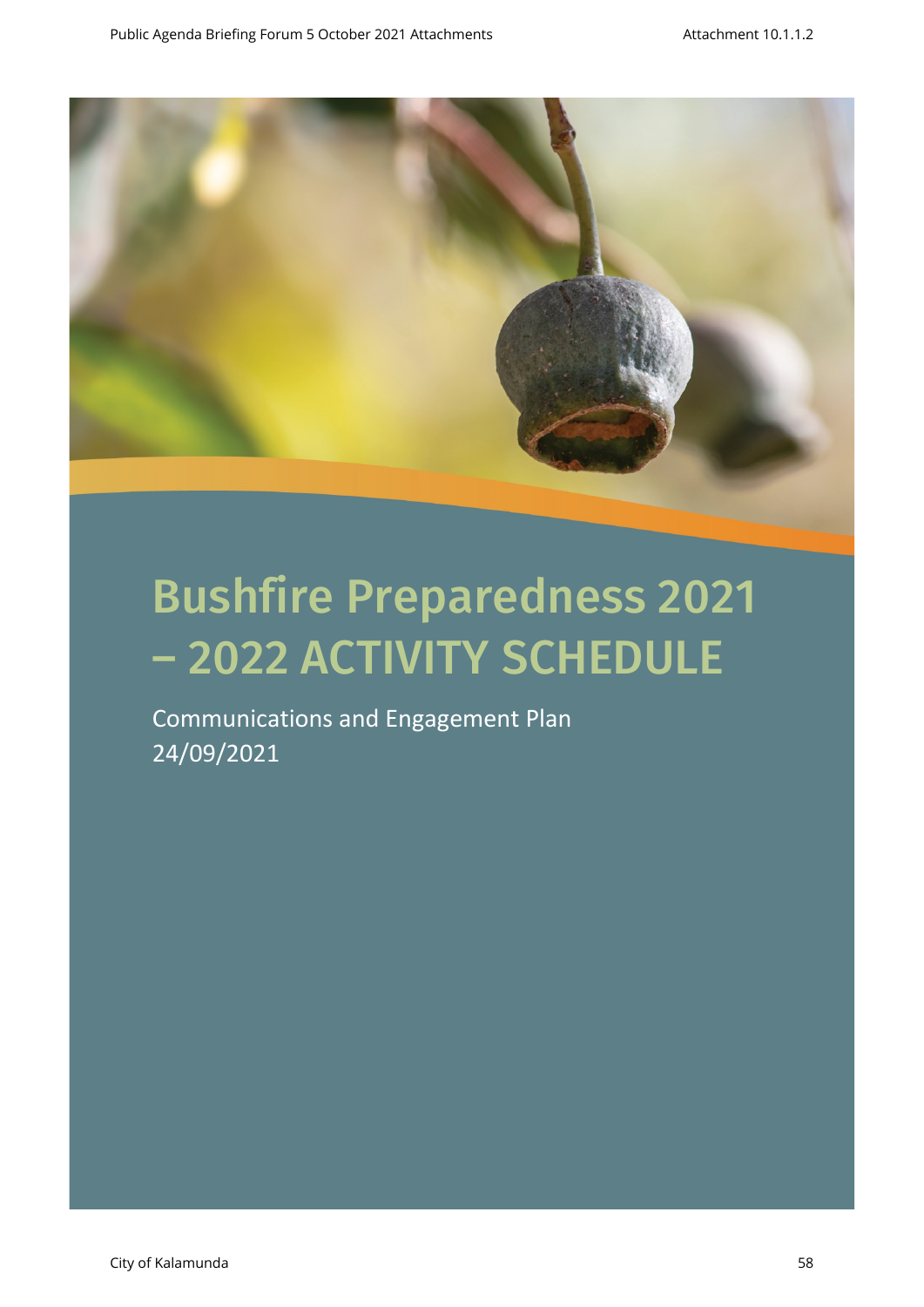# Project Details

| <b>Project Sponsor</b> |                                               |            |                                                                                                       |
|------------------------|-----------------------------------------------|------------|-------------------------------------------------------------------------------------------------------|
| Service Area:          | Community Safety                              |            |                                                                                                       |
| <b>Business Unit:</b>  | Development Services                          |            |                                                                                                       |
| Contact:               |                                               |            |                                                                                                       |
| Name:                  | Jamie Hunter<br>Fire and Emergency Management | Job Title: | Senior Fire and<br>Emergency<br>Management Officer<br>and Fire and<br>Emergency<br>Management Officer |
| Email:                 | Jamie.hunter@kalamunda.wa.gov.au              | Phone:     | 92579999                                                                                              |

| <b>Communications and Engagement Staff</b> |                                    |            |                                        |  |  |
|--------------------------------------------|------------------------------------|------------|----------------------------------------|--|--|
| Service Area:                              | Customer & Public Relations        |            |                                        |  |  |
| <b>Business Unit:</b>                      | <b>Public Relations</b>            |            |                                        |  |  |
| Contact:                                   |                                    |            |                                        |  |  |
| Name:                                      | Nicole O'Neill                     | Job Title: | Manager Customer<br>& Public Relations |  |  |
| Email:                                     | Nicole.oneill@kalamunda.wa.gov.au  | Phone:     | 92579825                               |  |  |
| Name:                                      | Jessie McLaren                     | Job Title: | Engagement<br>Specialist               |  |  |
| Email:                                     | Jessie.mclaren@kalamunda.wa.gov.au | Phone:     | 92579894                               |  |  |

| Allocated Communications & Engagement Budget: |            |
|-----------------------------------------------|------------|
| Assigned Cost Code:                           | 275710.539 |
| Authorising Officer:                          | Tim Parry  |

City of Kalamunda | Community & Engagement Plan

Page **2** of **13**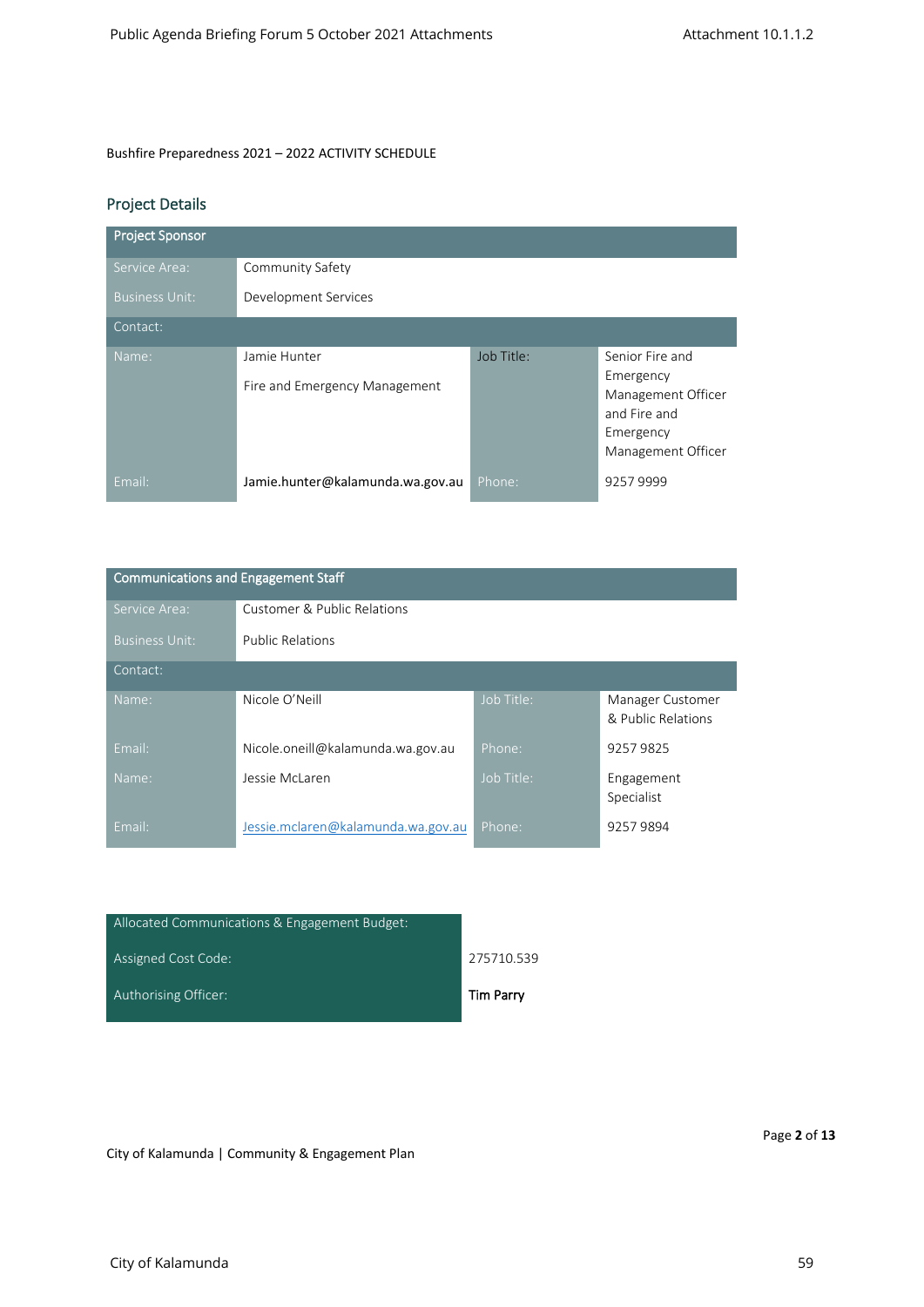## Activity Schedule

|              | Activity               | <b>Communication Tool / Task</b>               | Deadline         | Responsible                |
|--------------|------------------------|------------------------------------------------|------------------|----------------------------|
| Planning and | Pre-communication      | Community Preparedness review 2019-20          | <b>July 2021</b> | <b>Bushfire Ready</b>      |
| production   | plan meeting           | Meet with Bush Fire Ready                      |                  | Group / CESM / EM          |
|              | Communications and     | Final Draft Plan with example materials        | August 2021      | Community                  |
|              | Engagement Plan        |                                                |                  | Engagement                 |
|              | drafted                |                                                |                  | Specialist                 |
|              | Messaging              | Flyers for key contact centres<br>$\bullet$    | August 2021      | Community                  |
|              | development            | Home page web banner                           |                  | Engagement                 |
|              |                        | Media releases<br>$\bullet$                    |                  | Specialist                 |
|              |                        | Outdoor advertising<br>$\bullet$               |                  |                            |
|              |                        | Pop-up displays<br>$\bullet$                   |                  |                            |
|              | Engagement             | Dedicated web landing page - Have<br>$\bullet$ | August 2021      | Community                  |
|              |                        | your Say<br>Engagement HQ<br>$\bullet$         |                  | Engagement<br>Specialist   |
|              |                        | Poll<br>$\bullet$                              |                  |                            |
|              |                        | Functions bookings for workshops<br>$\bullet$  |                  |                            |
|              | Communications and     | Internal approval:                             | August 2021      | Customer and Public        |
|              | Engagement Plan        | Project Team - EM and<br>$\bullet$             |                  | <b>Relations Team</b>      |
|              | approved               | Manager Customer & Public<br>$\bullet$         |                  |                            |
|              |                        | Relations                                      |                  |                            |
|              |                        | City CEO<br>$\bullet$                          |                  |                            |
|              | Production             | Flyers/handouts<br>$\bullet$                   | Ongoing          | <b>Customer and Public</b> |
|              |                        | Posters/banners<br>$\bullet$                   |                  | <b>Relations Team</b>      |
|              |                        | Collateral/merchandise<br>$\bullet$            |                  |                            |
|              |                        | Outdoor VMB<br>$\bullet$                       |                  |                            |
|              | Develop collaborative  | Determine information and format<br>$\bullet$  | August 2021      | Community                  |
|              | presentation sessions  | of sessions based on interim                   |                  | Engagement                 |
|              |                        | feedback                                       |                  | Specialist / Project       |
|              | <b>Finalise Events</b> | Venue bookings<br>$\bullet$                    | August 2021      | Team<br>CESM / Community   |
|              |                        | Attendance<br>$\bullet$                        |                  | Engagement                 |
|              |                        | Workshop material<br>$\bullet$                 |                  | Specialist / Project       |
|              |                        |                                                |                  | Team                       |
|              | Confirm collaborative  | Determine information and format of            | August 2021      | CESM / Community           |
|              | presentation sessions  | sessions based on interim feedback             |                  | Engagement                 |
|              |                        |                                                |                  | Specialist / Project       |
|              |                        |                                                |                  | Team                       |
|              | Distribute flier       | <b>EVENTS: Bushfire Info Session</b>           | 27 Aug 21        | Community                  |
|              |                        |                                                |                  | Engagement                 |
|              |                        |                                                |                  | Specialist                 |
|              | EDM Newsletter         | EVENTS: All event update                       | 31 Aug 21        | Communications             |
|              |                        |                                                |                  | Advisor /                  |
|              |                        |                                                |                  | Community                  |
|              |                        |                                                |                  | Engagement                 |
|              |                        |                                                |                  | Specialist                 |
|              | Website News           | <b>EVENTS: Gooseberry Hill Street Meet</b>     | 28 Aug 21        | Community                  |
|              |                        |                                                |                  | Engagement<br>Specialist   |
|              |                        |                                                |                  |                            |

Page **3** of **13**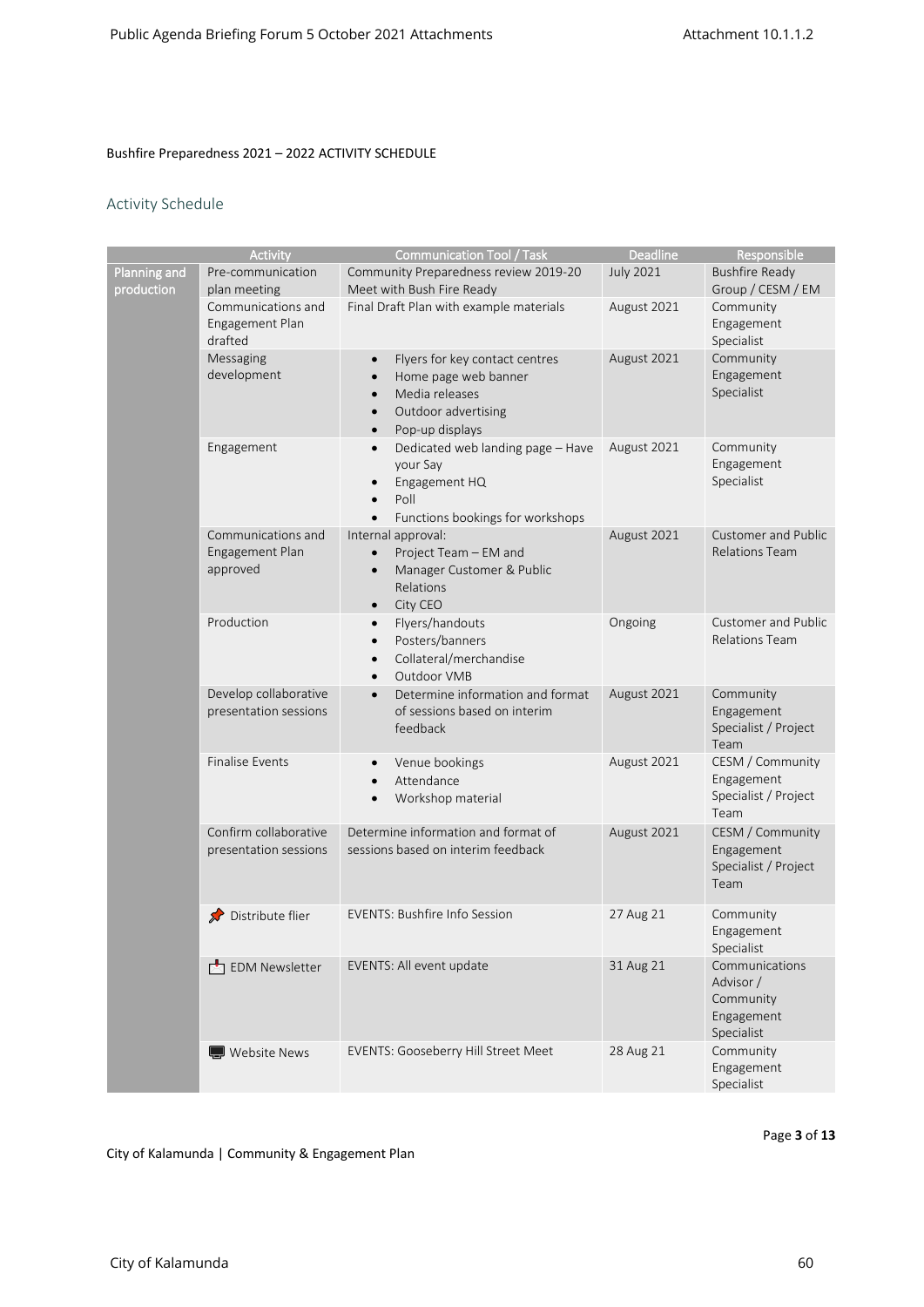| Street Meet letter<br>box drop | EVENTS: Gooseberry Hill Street Meet                 | 28 Aug 21 | Community<br>Engagement<br>Specialist                                |
|--------------------------------|-----------------------------------------------------|-----------|----------------------------------------------------------------------|
| 31 Social Media<br>Event       | EVENTS: Gooseberry Hill Street Meet                 | 28 Aug 21 | Community<br>Engagement<br>Specialist                                |
| 31 Website Event               | EVENTS: Gooseberry Hill Street Meet                 | 28 Aug 21 | Community<br>Engagement<br>Specialist                                |
| Social Media                   | EVENTS: Gooseberry Hill Street Meet                 | 28 Aug 21 | Community<br>Engagement<br>Specialist                                |
| Distribute flier               | <b>EVENTS: Burn SMART Demo</b>                      | 30 Aug 21 | Community<br>Engagement<br>Specialist                                |
| Website News                   | <b>EVENTS: Burn SMART Demo</b>                      | 30 Aug 21 | Community<br>Engagement<br>Specialist                                |
| Social Media<br>Advert         | <b>EVENTS: Burn SMART Demo</b>                      | 30 Aug 21 | Community<br>Engagement<br>Specialist                                |
| 31 Social Media<br>Event       | <b>EVENTS: Burn SMART Demo</b>                      | 30 Aug 21 | Community<br>Engagement<br>Specialist                                |
| 31 Website Event               | <b>EVENTS: Burn SMART Demo</b>                      | 30 Aug 21 | Community<br>Engagement<br>Specialist                                |
| Social Media                   | <b>EVENTS: Burn SMART Demo</b>                      | 30 Aug 21 | Community<br>Engagement<br>Specialist                                |
| Social Media                   | <b>Burn SMART</b>                                   | 2 Sept 21 | Community<br>Engagement<br>Specialist                                |
| Social Media                   | Fire Hazard Reduction Notice                        | 2 Sept 21 | Community<br>Engagement<br>Specialist                                |
| Social Media                   | Expert post (DFES/SES/BFRG/Red Cross)               | 2 Sept 21 | Community<br>Engagement<br>Specialist                                |
| Release                        | Newspaper Media Half Page: EVENTS: All event update | 3 Sept 21 | Communications<br>Advisor /<br>Community<br>Engagement<br>Specialist |
| Social Media                   | <b>EVENTS: Gooseberry Hill Street Meet</b>          | 4 Sept 21 | Community<br>Engagement<br>Specialist                                |
| Social Media                   | Preparedness                                        | 9 Sept 21 | Community<br>Engagement<br>Specialist                                |

Page 4 of 13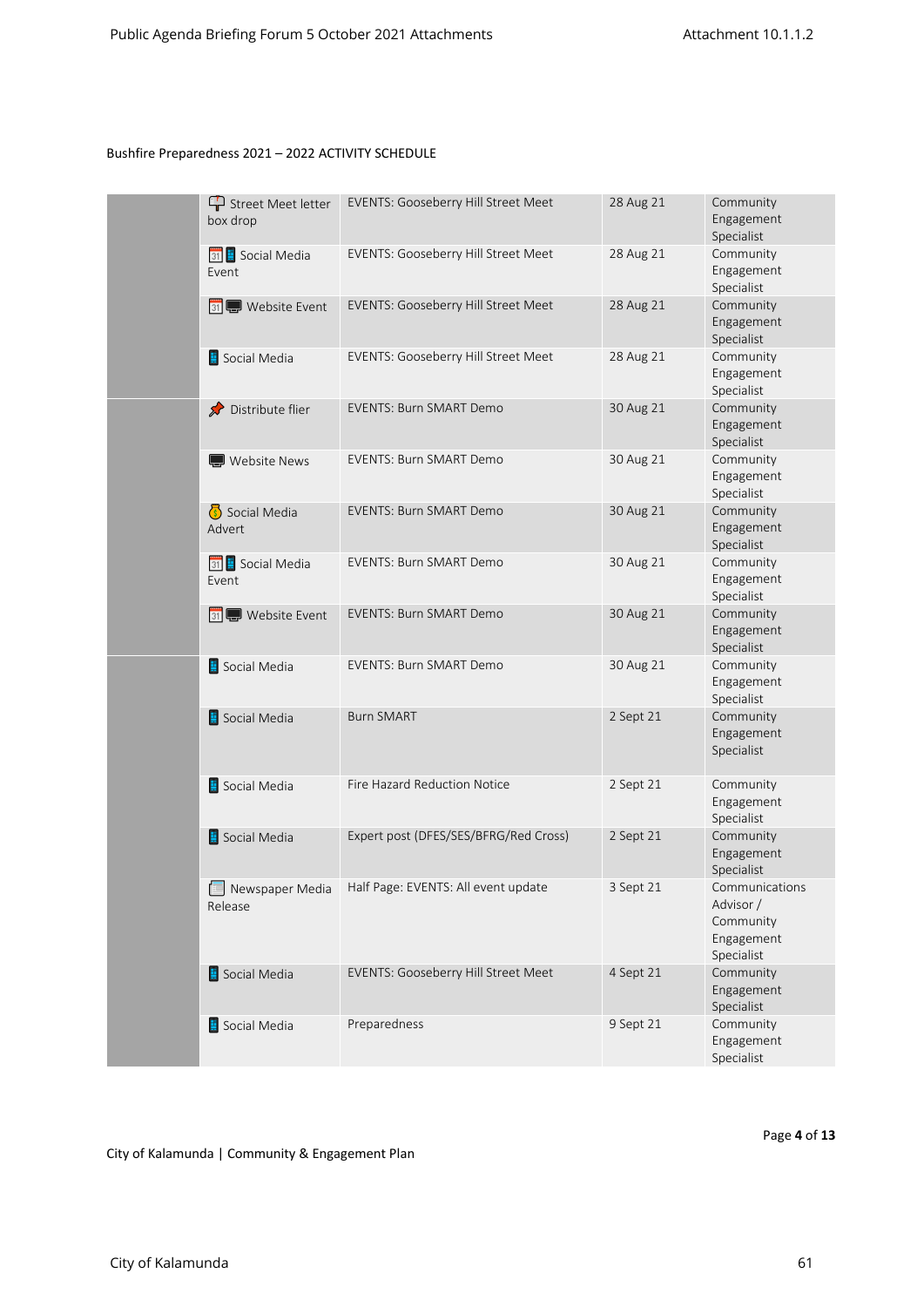| Social Media                    | Fire Hazard Reduction Notice          | 9 Sept 21  | Community<br>Engagement<br>Specialist                |
|---------------------------------|---------------------------------------|------------|------------------------------------------------------|
| <b>Bushfire Info</b><br>Session | Perth Observatory                     | 9 Sept 21  | CESM / City EMS /<br><b>BFRG</b>                     |
| Street Meet                     | Gooseberry Hill                       | 11 Sept 21 | BFRG / CESM / City<br>EMS / Kalamunda<br><b>VBFB</b> |
| Social Media<br>Advert          | Fire Hazard Reduction Notice          | 16 Sept 21 | Community<br>Engagement<br>Specialist                |
| Social Media                    | <b>Burn SMART</b>                     | 16 Sept 21 | Community<br>Engagement<br>Specialist                |
| Social Media                    | Expert post (DFES/SES/BFRG/Red Cross) | 16 Sept 21 | Community<br>Engagement<br>Specialist                |
| Website News                    | Fire Hazard Reduction Notice          | 17 Sept 21 | Community<br>Engagement<br>Specialist                |
| Social Media<br>Advert          | Fire Hazard Reduction Notice          | 17 Sept 21 | Community<br>Engagement<br>Specialist                |
| Social Media                    | Preparedness                          | 17 Sept 21 | Community<br>Engagement<br>Specialist                |
| Social Media                    | Preparedness                          | 23 Sept 21 | Community<br>Engagement<br>Specialist                |
| Social Media                    | Fire Hazard Reduction Notice          | 23 Sept 21 | Community<br>Engagement<br>Specialist                |
| Social Media                    | Expert post (DFES/SES/BFRG/Red Cross) | 23 Sept 21 | Community<br>Engagement<br>Specialist                |
| Website News                    | <b>EVENTS: Bickley Street Meet</b>    | 25 Sept 21 | Community<br>Engagement<br>Specialist                |
| Street Meet letter<br>box drop  | <b>EVENTS: Bickley Street Meet</b>    | 25 Sept 21 | Community<br>Engagement<br>Specialist                |
| 31 Social Media<br>Event        | <b>EVENTS: Bickley Street Meet</b>    | 25 Sept 21 | Community<br>Engagement<br>Specialist                |
| 31 Website Event                | <b>EVENTS: Bickley Street Meet</b>    | 25 Sept 21 | Community<br>Engagement<br>Specialist                |
| Social Media                    | <b>EVENTS: Bickley Street Meet</b>    | 25 Sept 21 | Community<br>Engagement<br>Specialist                |
| <b>Burn SMART</b>               | Live Demo                             | 26 Sept 21 | BFRG / CESM / City<br>EMS / Kalamunda<br><b>VBFB</b> |

Page 5 of 13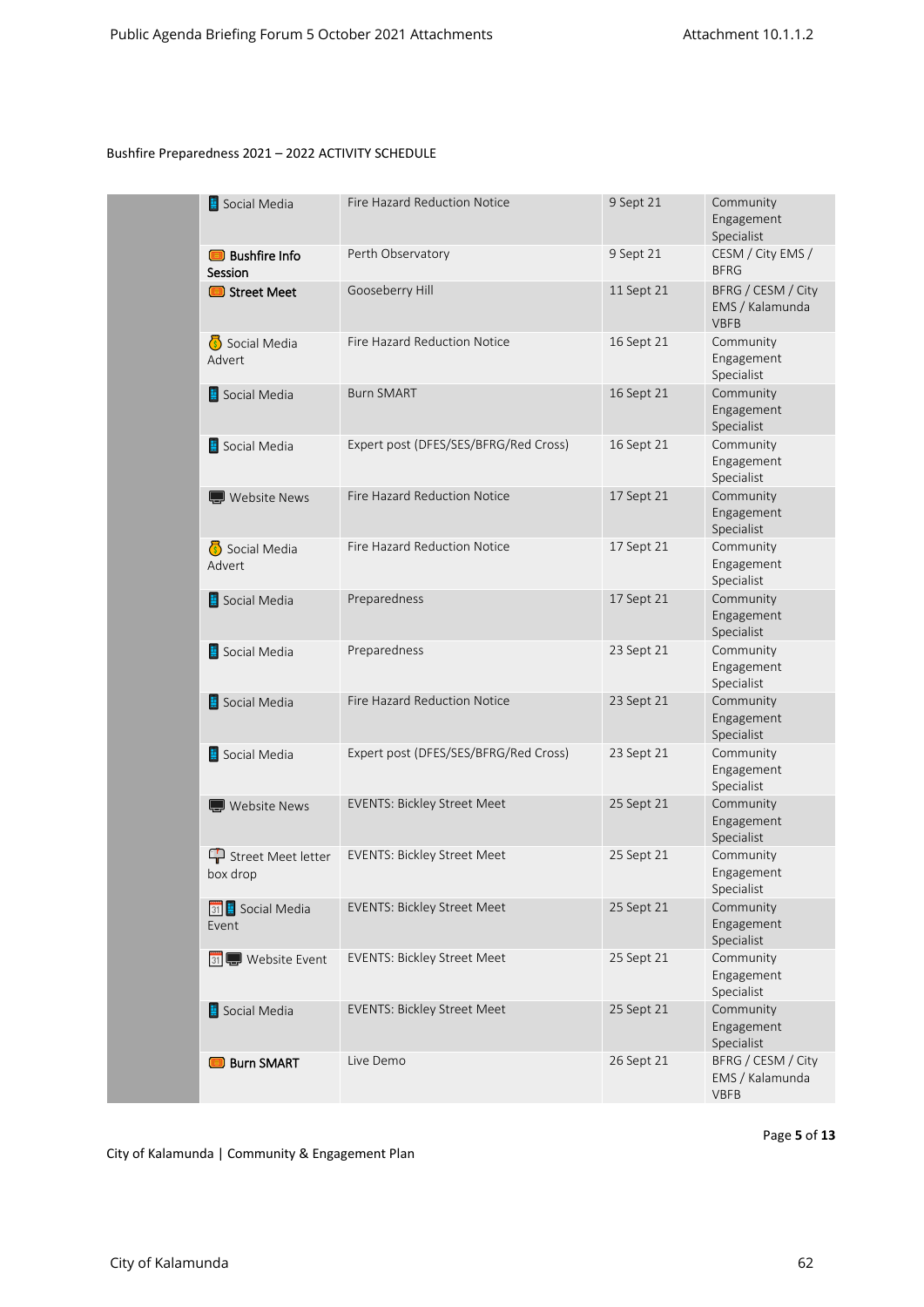| Social Media               | <b>Fire Hazard Reduction Notice</b>                          | 30 Sept 21 | Community<br>Engagement<br>Specialist                                |
|----------------------------|--------------------------------------------------------------|------------|----------------------------------------------------------------------|
| Social Media               | Preparedness                                                 | 30 Sept 21 | Community<br>Engagement<br>Specialist                                |
| Social Media               | <b>Burn SMART</b>                                            | 30 Sept 21 | Community<br>Engagement<br>Specialist                                |
| EDM Newsletter             | Fire Hazard Reduction Notice /<br>Preparedness / My Bushfire | 30 Sept 21 | Communications<br>Advisor /<br>Community<br>Engagement<br>Specialist |
| Newspaper Media<br>Release | Full Page: Fire Hazard Reduction Notice                      | 1 Oct 21   | Communications<br>Advisor /<br>Community<br>Engagement<br>Specialist |
| Social Media               | Fire Hazard Reduction Notice                                 | 1 Oct 21   | Community<br>Engagement<br>Specialist                                |
| Social Media               | <b>EVENTS: Bickley Street Meet</b>                           | 2 Oct 21   | Community<br>Engagement<br>Specialist                                |
| Social Media               | Preparedness                                                 | 7 Oct 21   | Community<br>Engagement<br>Specialist                                |
| Social Media               | Expert post (DFES/SES/BFRG/Red Cross)                        | 7 Oct 21   | Community<br>Engagement<br>Specialist                                |
| Social Media               | Fire Hazard Reduction Notice                                 | 7 Oct 21   | Community<br>Engagement<br>Specialist                                |
| Street Meet                | Bickley                                                      | 9 Oct 21   | BFRG / CESM / City<br>EMS / Kalamunda<br><b>VBFB</b>                 |
| Website News               | <b>EVENTS: Wattle Grove Street Meet</b>                      | 9 Oct 21   | Community<br>Engagement<br>Specialist                                |
| box drop                   | Street Meet letter EVENTS: Wattle Grove Street Meet          | 9 Oct 21   | Community<br>Engagement<br>Specialist                                |
| 31 Social Media<br>Event   | <b>EVENTS: Wattle Grove Street Meet</b>                      | 9 Oct 21   | Community<br>Engagement<br>Specialist                                |
| 31 Website Event           | <b>EVENTS: Wattle Grove Street Meet</b>                      | 9 Oct 21   | Community<br>Engagement<br>Specialist                                |
| Social Media               | EVENTS: Wattle Grove Street Meet                             | 9 Oct 21   | Community<br>Engagement<br>Specialist                                |

Page 6 of 13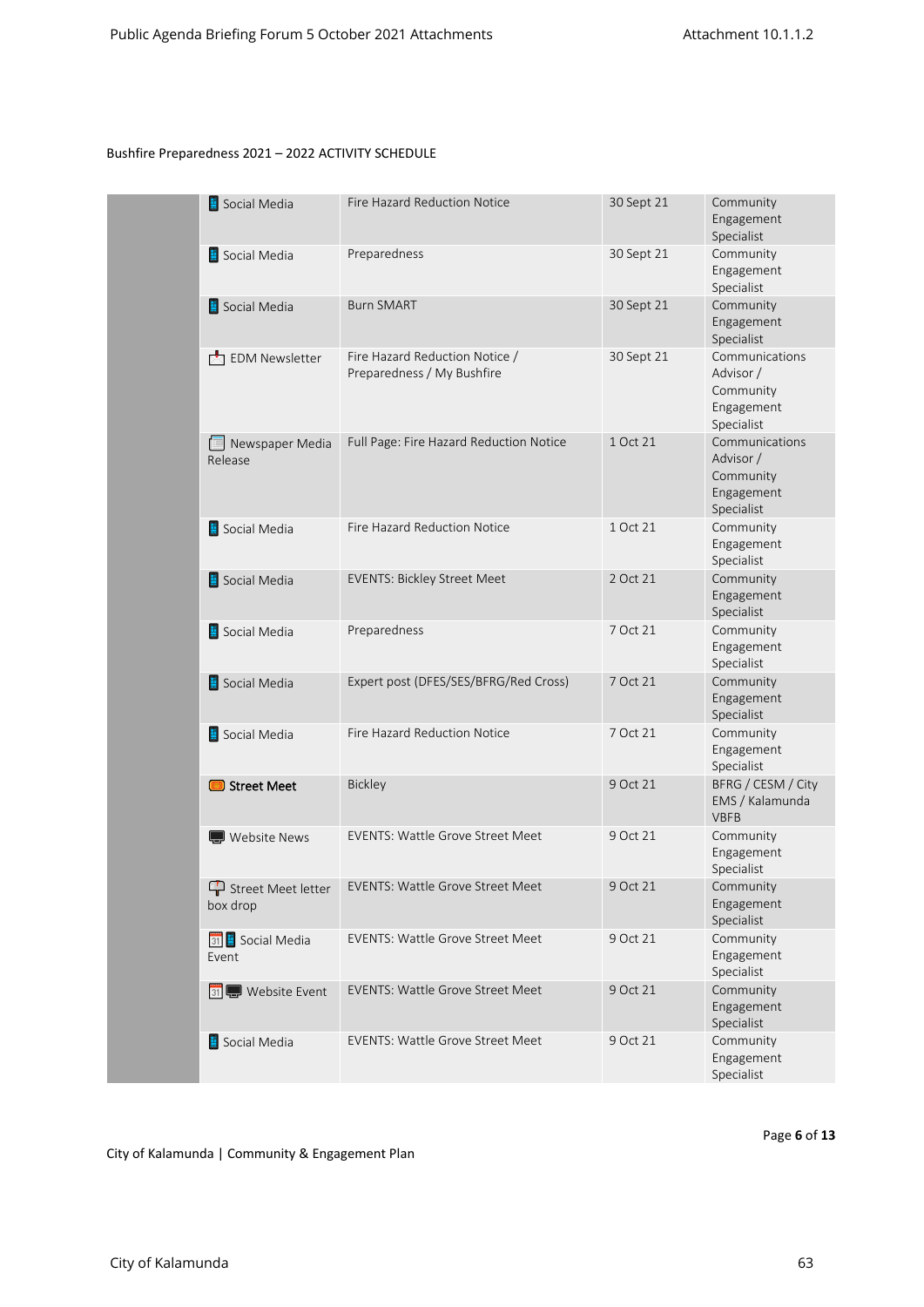| Social Media                        | <b>Burn SMART</b>                               | 14 Oct 21  | Community<br>Engagement<br>Specialist                                |
|-------------------------------------|-------------------------------------------------|------------|----------------------------------------------------------------------|
| Social Media                        | Preparedness                                    | 14 Oct 21  | Community<br>Engagement<br>Specialist                                |
| Social Media                        | <b>EVENTS: Wattle Grove Street Meet</b>         | 16 Oct 21  | Community<br>Engagement<br>Specialist                                |
| Shopping Centre<br>Engagement Booth | Kalamunda                                       | 19 Sept 21 | City EMS /<br>Community<br>Engagement<br>Specialist                  |
| Social Media                        | Preparedness                                    | 21 Oct 21  | Community<br>Engagement<br>Specialist                                |
| Social Media                        | Waste                                           | 21 Oct 21  | Community<br>Engagement<br>Specialist                                |
| Social Media                        | Expert post (DFES/SES/BFRG/Red Cross)           | 21 Oct 21  | Community<br>Engagement<br>Specialist                                |
| Newspaper Media<br>Release          | Half Page: EVENTS: All upcoming event<br>update | 22 Oct 21  | Communications<br>Advisor /<br>Community<br>Engagement<br>Specialist |
| 31 Social Media<br>Event            | <b>EVENTS: 2 x Seniors Tech Events</b>          | 22 Oct 21  | Community<br>Engagement<br>Specialist                                |
| 31 Website Event                    | EVENTS: 2 x Seniors Tech Events                 | 22 Oct 21  | Community<br>Engagement<br>Specialist                                |
| Distribute flier                    | <b>EVENTS: 2 x Seniors Tech Events</b>          | 22 Oct 21  | Community<br>Engagement<br>Specialist                                |
| Social Media                        | <b>EVENTS: 2 x Seniors Tech Events</b>          | 22 Oct 21  | Community<br>Engagement<br>Specialist                                |
| Social Media                        | <b>EVENTS: RUI</b>                              | 22 Oct 21  | Community<br>Engagement<br>Specialist                                |
| Street Meet letter<br>mailout       | EVENT: Hawkesvale Reserve Info Session          | 9 Oct 21   | Community<br>Engagement<br>Specialist                                |
| Street Meet                         | Wattle Grove                                    | 23 Oct 21  | BFRG / CESM / City<br>EMS / Welshpool<br><b>FRS</b>                  |
| Social Media                        | EVENTS: 2 x Seniors Tech Events                 | 29 Oct 21  | Community<br>Engagement<br>Specialist                                |
| <b>E</b> Social Media               | SM video post                                   | 29 Oct 21  | Community<br>Engagement                                              |

Page 7 of 13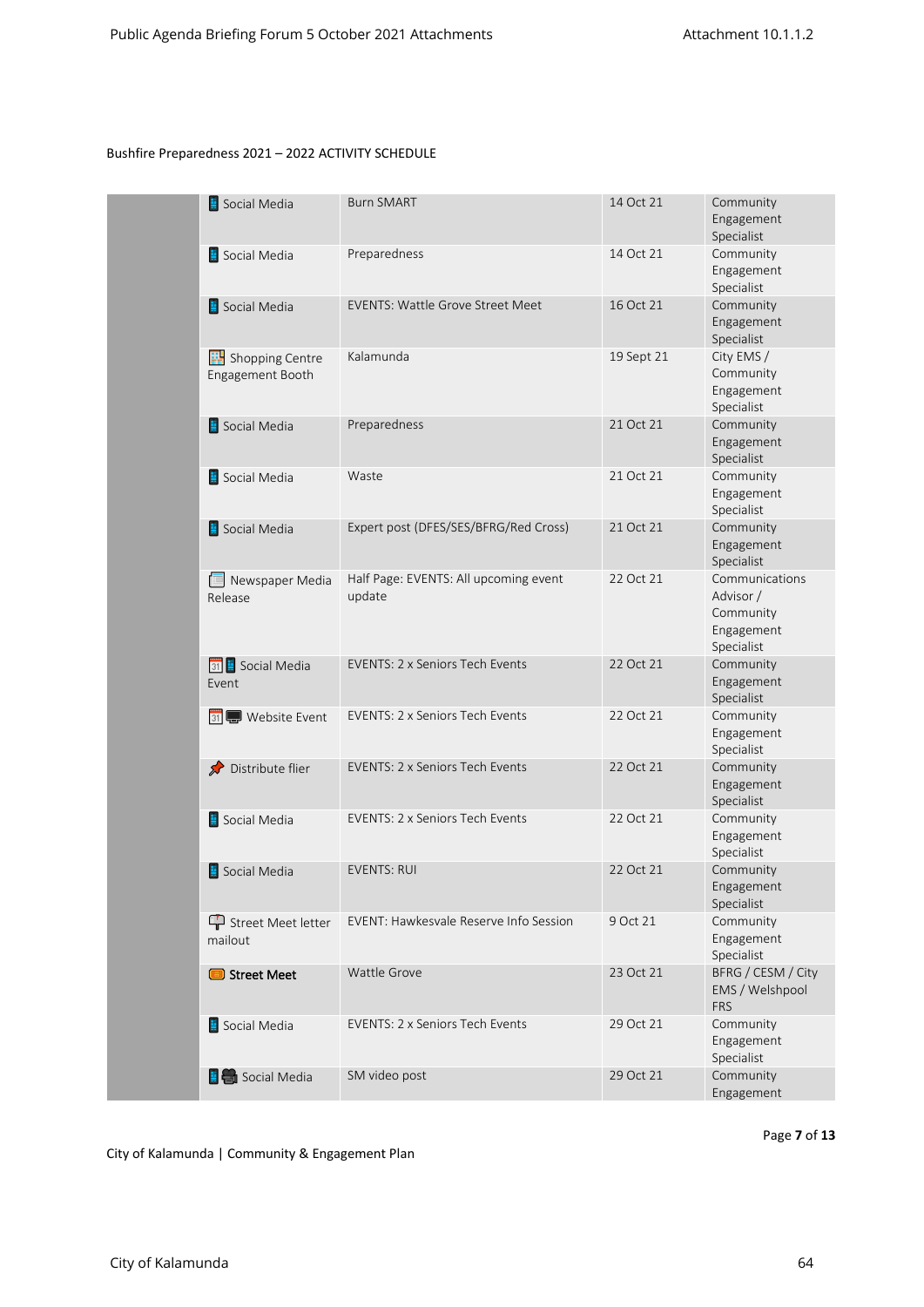|                                                                 |                                                                                                                                                                                                                                                                                                             |           | Specialist /<br>communications<br>Advisor                                                |
|-----------------------------------------------------------------|-------------------------------------------------------------------------------------------------------------------------------------------------------------------------------------------------------------------------------------------------------------------------------------------------------------|-----------|------------------------------------------------------------------------------------------|
| 31 Social Media<br>Event                                        | EVENT: Hawkesvale Reserve Info Session                                                                                                                                                                                                                                                                      | 30 Oct 21 | Community<br>Engagement<br>Specialist                                                    |
| Social Media                                                    | Hawkesvale Reserve Info Session                                                                                                                                                                                                                                                                             | 30 Oct 21 | Community<br>Engagement<br>Specialist                                                    |
| <b>D</b> RUI                                                    | Pickering Brook                                                                                                                                                                                                                                                                                             | 31 Oct 21 | DFES / BFRG / CESM<br>/ City EMS /<br>Maddington FRS /<br>Kalamunda VRFS /<br><b>BFB</b> |
| $\mathbf{E}$ Social Media                                       | SM video post                                                                                                                                                                                                                                                                                               | 4 Nov 21  | Community<br>Engagement<br>Specialist /<br>communications<br>Advisor                     |
| Social Media                                                    | Preparedness                                                                                                                                                                                                                                                                                                | 4 Nov 21  | Community<br>Engagement<br>Specialist                                                    |
| Social Media                                                    | Preparedness                                                                                                                                                                                                                                                                                                | 4 Nov 21  | Community<br>Engagement<br>Specialist                                                    |
| Social Media                                                    | Expert post (DFES/SES/BFRG/Red Cross)                                                                                                                                                                                                                                                                       | 4 Nov 21  | Community<br>Engagement<br>Specialist                                                    |
| Social Media                                                    | Waste                                                                                                                                                                                                                                                                                                       | 4 Nov 21  | Community<br>Engagement<br>Specialist                                                    |
| Seniors Tech<br>Event - Kalamunda<br>Library                    | Navigating Emergency WA and<br>$\bullet$<br>where to look for warnings, TFBs<br>and Fire Danger Ratings<br>Creating a My Bushfire Plan<br>account, navigating through the<br>plan and how to access on a mobile<br>device.<br>Navigating the City's website for<br>bushfire safety information              | 4 Nov 21  | City EMS / CESM /<br><b>BFRG</b>                                                         |
| <b>B</b> Seniors Tech<br>Event - Woodlupine<br>community Centre | Navigating Emergency WA and<br>where to look for warnings, TFBs<br>and Fire Danger Ratings<br>Creating a My Bushfire Plan<br>$\bullet$<br>account, navigating through the<br>plan and how to access on a mobile<br>device.<br>Navigating the City's website for<br>$\bullet$<br>bushfire safety information | 5 Nov 21  | City EMS / CESM /<br><b>BFRG</b>                                                         |
| <b>E</b> Social Media                                           | SM video post                                                                                                                                                                                                                                                                                               | 11 Nov 21 | Community<br>Engagement                                                                  |

Page 8 of 13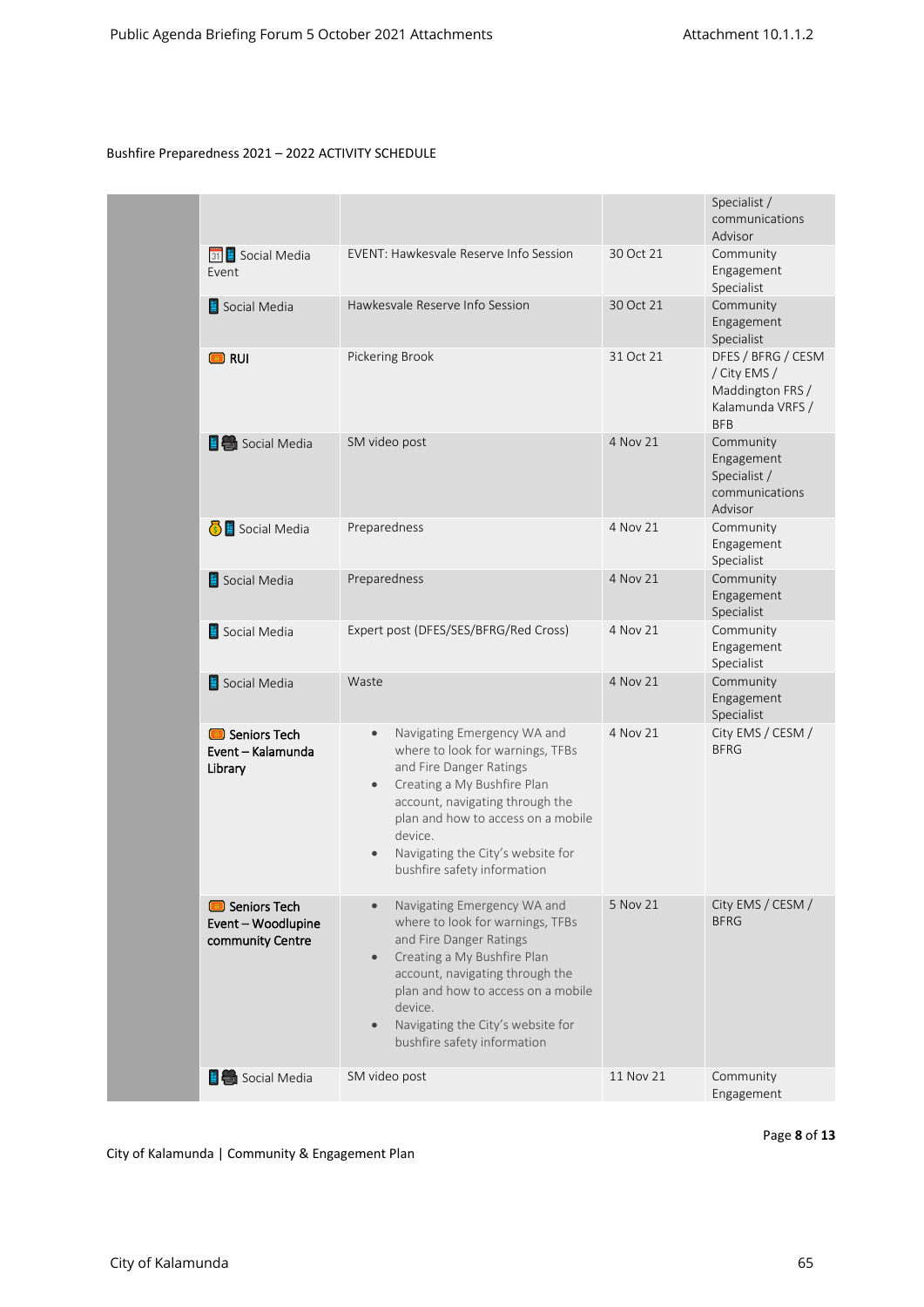|                                           |                                       |           | Specialist /<br>communications<br>Advisor                            |
|-------------------------------------------|---------------------------------------|-----------|----------------------------------------------------------------------|
| Social Media                              | <b>Burn SMART</b>                     | 11 Nov 21 | Community<br>Engagement<br>Specialist                                |
| <b>E</b> C Social Media                   | SM video post                         | 18 Nov 21 | Community<br>Engagement<br>Specialist /<br>communications<br>Advisor |
| Social Media                              | Preparedness                          | 18 Nov 21 | Community<br>Engagement<br>Specialist                                |
| Social Media                              | Waste                                 | 18 Nov 21 | Community<br>Engagement<br>Specialist                                |
| Social Media                              | Expert post (DFES/SES/BFRG/Red Cross) | 18 Nov 21 | Community<br>Engagement<br>Specialist                                |
| Shopping Centre<br>Engagement Booth       | Forrestfield                          | 23 Nov 21 | City EMS /<br>Community<br>Engagement<br>Specialist                  |
| Social Media                              | <b>Burn SMART</b>                     | 30 Nov 21 | Community<br>Engagement<br>Specialist                                |
| Social Media                              | Expert post (DFES/SES/BFRG/Red Cross) | 2 Dec 21  | Community<br>Engagement<br>Specialist                                |
| <b>E</b> Social Media                     | SM video post                         | 2 Dec 21  | Community<br>Engagement<br>Specialist /<br>communications<br>Advisor |
| Social Media                              | Waste                                 | 2 Dec 21  | Community<br>Engagement<br>Specialist                                |
| $\left  \frac{1}{2} \right $ Social Media | SM video post                         | 9 Dec 21  | Community<br>Engagement<br>Specialist /<br>communications<br>Advisor |
| Social Media                              | Preparedness                          | 9 Dec 21  | Community<br>Engagement<br>Specialist                                |
| Shopping Centre<br>Engagement Booth       | Kalamunda                             | 14 Dec 21 | City EMS /<br>Community<br>Engagement<br>Specialist                  |
| Social Media                              | Expert post (DFES/SES/BFRG/Red Cross) | 16 Dec 21 | Community<br>Engagement<br>Specialist                                |

Page 9 of 13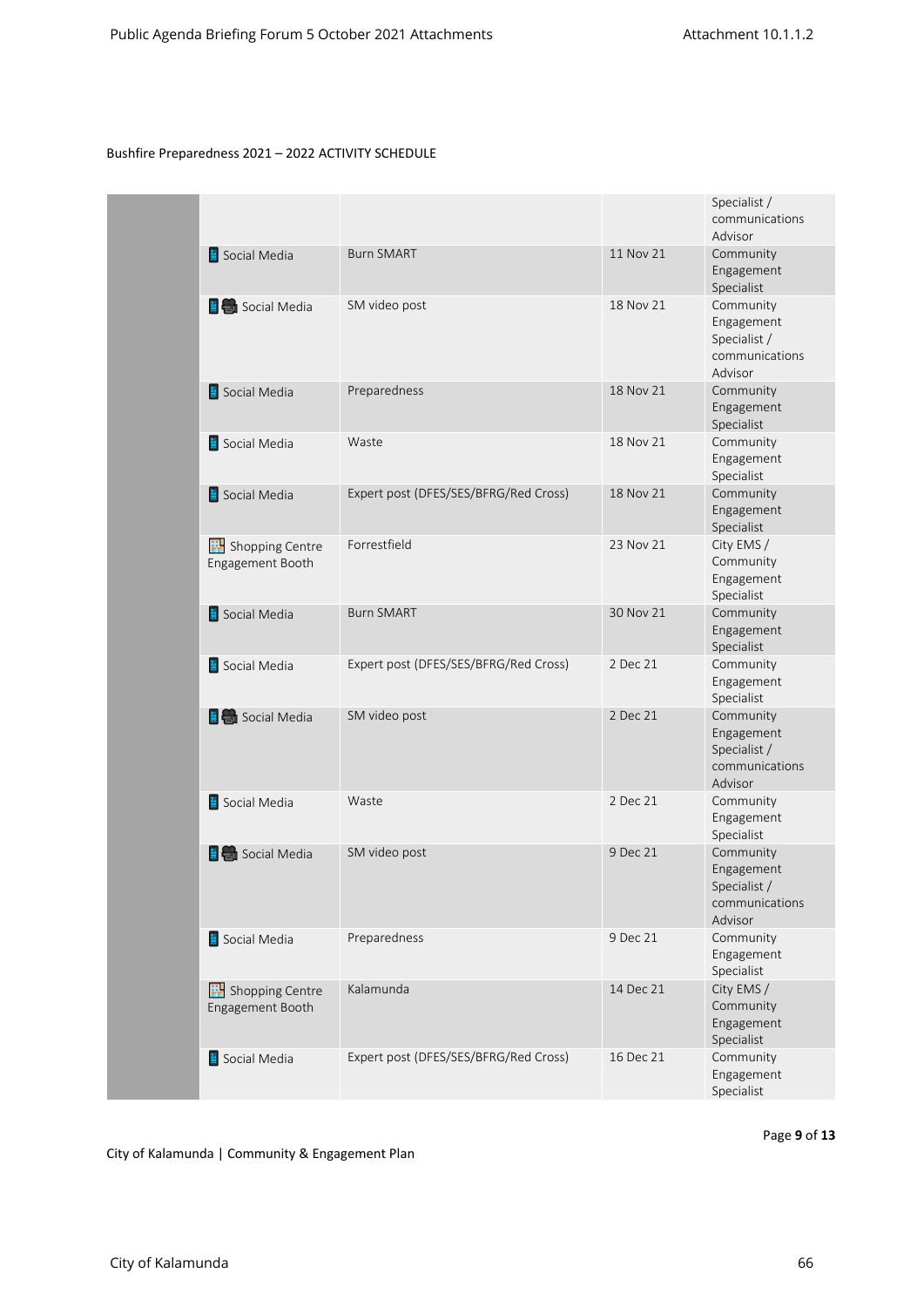| Social Media               | Waste                                 | 16 Dec 21 | Community<br>Engagement<br>Specialist                                |
|----------------------------|---------------------------------------|-----------|----------------------------------------------------------------------|
| Social Media               | Preparedness                          | 30 Dec 21 | Community<br>Engagement<br>Specialist                                |
| Social Media               | Waste                                 | 30 Dec 21 | Community<br>Engagement<br>Specialist                                |
| Social Media               | Expert post (DFES/SES/BFRG/Red Cross) | 30 Dec 21 | Community<br>Engagement<br>Specialist                                |
| Newspaper Media<br>Release | Half Page: Preparedness               | 31 Dec 21 | Communications<br>Advisor /<br>Community<br>Engagement<br>Specialist |
| Social Media               | Preparedness                          | 6 Jan 22  | Community<br>Engagement<br>Specialist                                |
| Social Media               | Waste                                 | 13 Jan 22 | Community<br>Engagement<br>Specialist                                |
| Social Media               | Expert post (DFES/SES/BFRG/Red Cross) | 13 Jan 22 | Community<br>Engagement<br>Specialist                                |
| Social Media               | Preparedness                          | 13 Jan 22 | Community<br>Engagement<br>Specialist                                |
| <b>E</b> Social Media      | SM video post                         | 13 Jan 22 | Community<br>Engagement<br>Specialist /<br>communications<br>Advisor |
| Social Media               | Waste                                 | 27 Jan 22 | Community<br>Engagement<br>Specialist                                |
| Social Media               | Expert post (DFES/SES/BFRG/Red Cross) | 27 Jan 22 | Community<br>Engagement<br>Specialist                                |
| Social Media               | Preparedness                          | 27 Jan 22 | Community<br>Engagement<br>Specialist                                |
| <b>E</b> C Social Media    | SM video post                         | 13 Jan 22 | Community<br>Engagement<br>Specialist /<br>communications<br>Advisor |
| <b>E</b> Social Media      | SM video post                         | 3 Feb 22  | Community<br>Engagement<br>Specialist /<br>communications<br>Advisor |

Page 10 of 13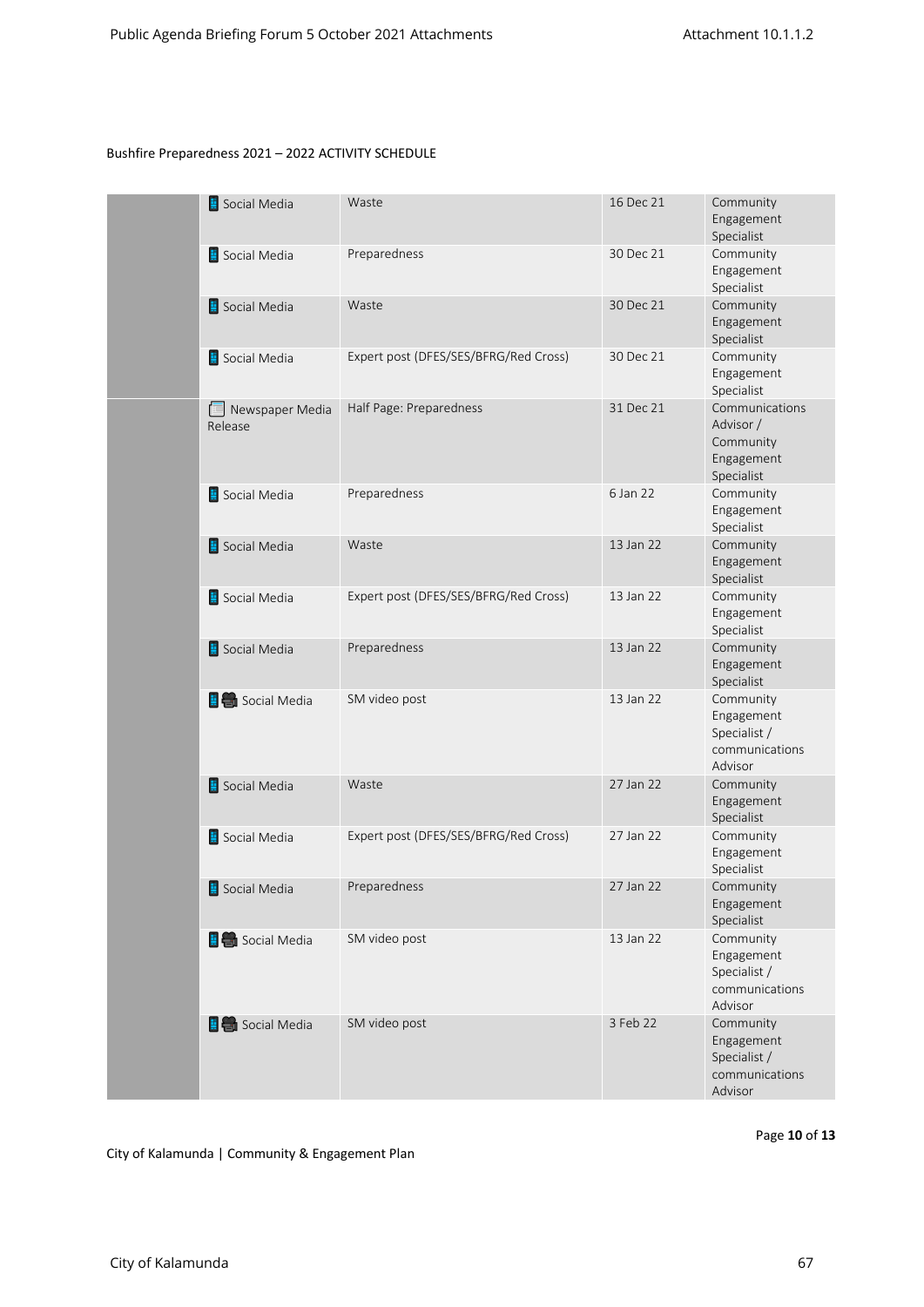|                                         | Social Media                            | Preparedness                                                                                        | 3 Feb 22    | Community<br>Engagement<br>Specialist                                |
|-----------------------------------------|-----------------------------------------|-----------------------------------------------------------------------------------------------------|-------------|----------------------------------------------------------------------|
|                                         | Social Media                            | Expert post (DFES/SES/BFRG/Red Cross)                                                               | 10 Feb 22   | Community<br>Engagement<br>Specialist                                |
|                                         | <b>E</b> Social Media                   | SM video post                                                                                       | 10 Feb 22   | Community<br>Engagement<br>Specialist /<br>communications<br>Advisor |
|                                         | Social Media                            | Expert post (DFES/SES/BFRG/Red Cross)                                                               | 17 Feb 22   | Community<br>Engagement<br>Specialist                                |
|                                         | Social Media                            | Preparedness                                                                                        | 17 Feb 22   | Community<br>Engagement<br>Specialist                                |
|                                         | Social Media                            | Expert post (DFES/SES/BFRG/Red Cross)                                                               | 24 Feb 22   | Community<br>Engagement<br>Specialist                                |
|                                         | Social Media                            | Preparedness                                                                                        | 24 Feb 22   | Community<br>Engagement<br>Specialist                                |
|                                         | <b>E C</b> Social Media                 | SM video post                                                                                       | 3 March 22  | Community<br>Engagement<br>Specialist /<br>communications<br>Advisor |
|                                         | Social Media                            | Expert post (DFES/SES/BFRG/Red Cross)                                                               | 3 March 22  | Community<br>Engagement<br>Specialist                                |
|                                         | Social Media                            | Expert post (DFES/SES/BFRG/Red Cross)                                                               | 17 March 22 | Community<br>Engagement<br>Specialist                                |
|                                         | <b>E</b> Social Media                   | SM video post                                                                                       | 28 April 22 | Community<br>Engagement<br>Specialist /<br>communications<br>Advisor |
|                                         | Social Media                            | <b>Burn SMART</b>                                                                                   | 28 April 22 | Community<br>Engagement<br>Specialist                                |
|                                         | Social Media                            | <b>Burn SMART</b>                                                                                   | 12 May 22   | Community<br>Engagement<br>Specialist                                |
|                                         | Social Media                            | <b>Burn SMART</b>                                                                                   | 26 May 22   | Community<br>Engagement<br>Specialist                                |
| Phase 3:<br>evaluation<br>and reporting | All activities and<br>feedback assessed | Collate Community feedback for Project<br>Team and review engagement plan<br>successes & challenges |             | EMS/Community<br>Engagement<br>Specialist                            |

City of Kalamunda | Community & Engagement Plan

Page 11 of 13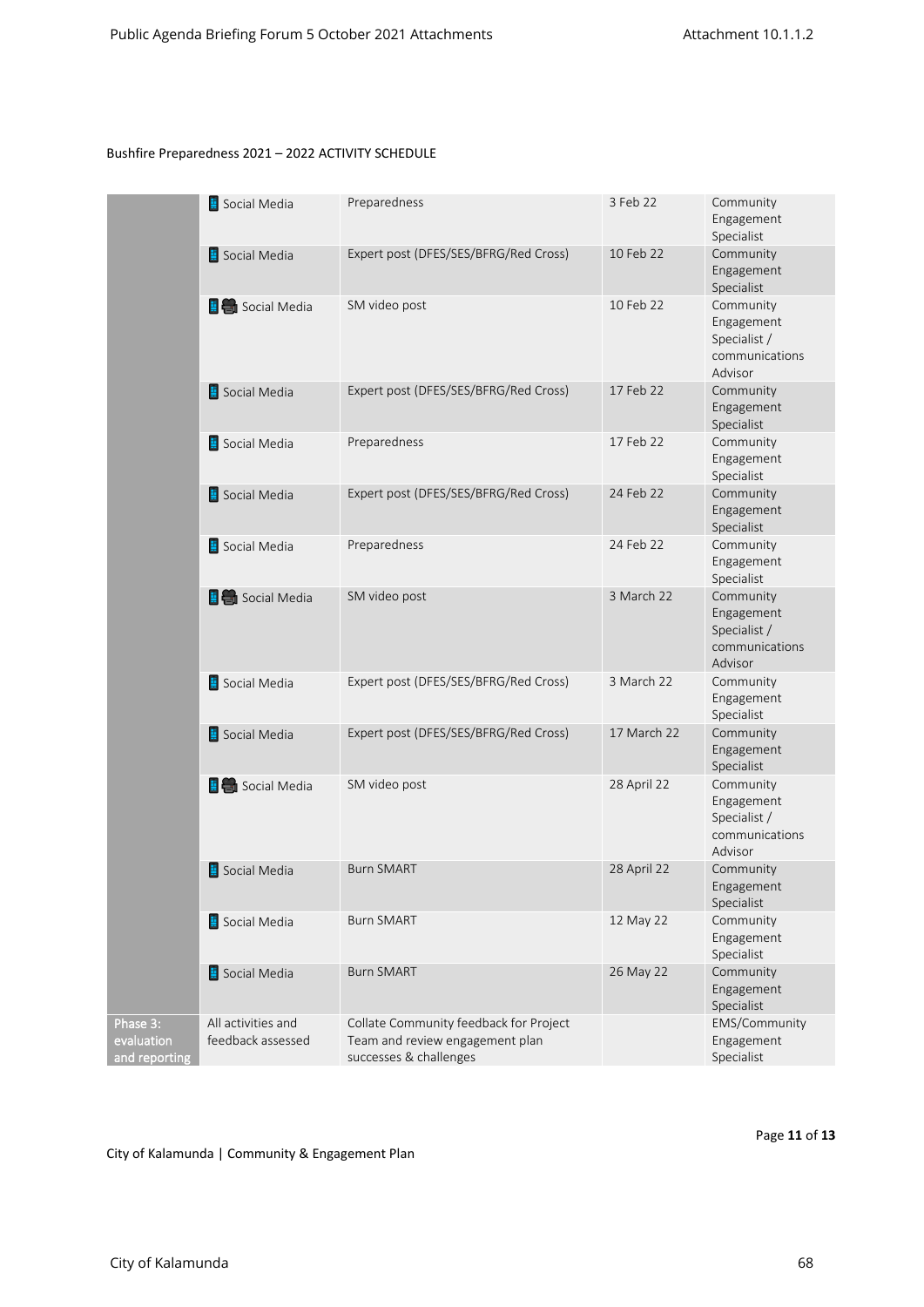|  | Evaluation and<br>Assessment                                  | Internal presentations and release findings:<br>Collate Community collaboration feedback<br>for Project Team | <b>EMS</b>                            |
|--|---------------------------------------------------------------|--------------------------------------------------------------------------------------------------------------|---------------------------------------|
|  | Findings presented to<br>Council for<br>Endorsement           | <b>Council Meeting</b>                                                                                       | <b>EMS</b>                            |
|  | Community<br><b>Engagement Report</b><br>developed and posted |                                                                                                              | Community<br>Engagement<br>Specialist |

Page **12** of **13**